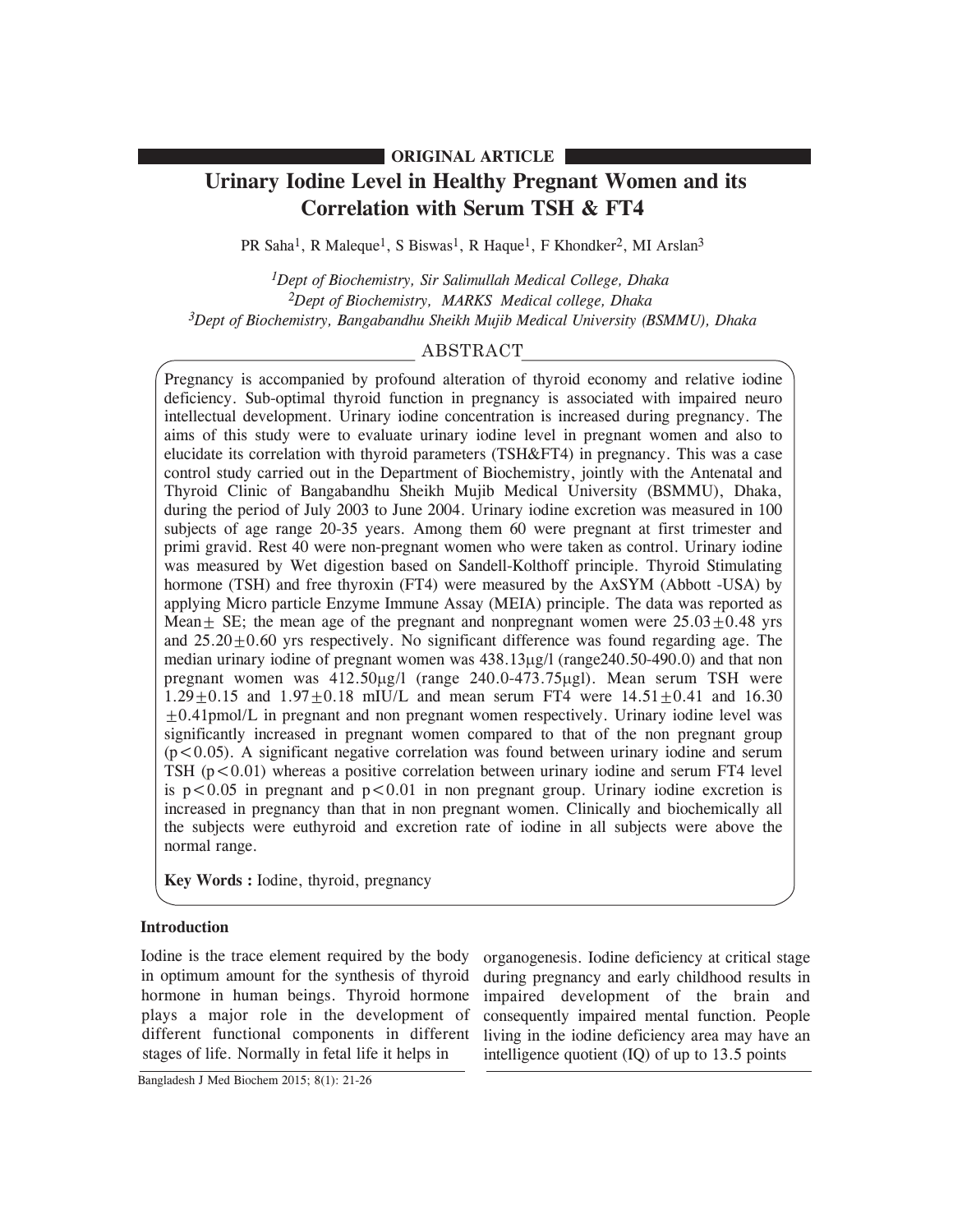Urinary Iodine Level in Healthy Pregnant Women and its Correlatin 22

below that of those communities without iodine deficiency<sup>20</sup>. Pregnancy is accompanied by profound alteration of thyroid economy and relative iodine deficiency2. Hormonal changes and metabolic demands during pregnancy result in profound alteration in the biochemical parameters of the thyroid function. The steadystate equilibrium of the physiological thyroid hormones are markedly modified during pregnancy because of high circulating levels of human chorionic gonadotropin (hCG) with its thyrotrophic action by a reciprocal fall in TSH that persists till middle of pregnancy. The increase in serum thyroxine-binding globulin as a consequence of high estrogen levels is accompanied by a trend toward a reduction of free thyroxine (FT4) and tri-iodothyronine (FT3) concentration with intense iodothyronine deiodination activity of the placenta<sup>4</sup>. It strongly suggests that early maternal hypothyroxiemia (i.e. low circulating free thyroxine before onset of fetal thyroid function at mid gestation (18-20 weeks) increases the risk of neurodevelopmental deficit of the fetus, despite the mother is not clinically hypothyroid<sup>1</sup>. Suboptimal thyroid function in pregnancy is associated with impaired neuro-intellectual development in several studies 19% with I.Q.<85 compared to 5% of another one study<sup>14</sup>. In pregnancy, the renal clearance of iodine increases significantly because of an increased glomerular filtration rate (GFR). Renal hyper filtration and increased clearance of iodine begin in the early weeks of gestation and persist until term, thereby constituting an obligatory renal iodine 'leakage8. Even in moderate iodine deficient region urinary iodine excretion is high in all trimester than in nonpregnant women. This could be a causative factor in maternal goiter formation, as assessed by ultrasound<sup>14</sup>.

The median urinary iodine excretion of  $145\mu g/L$  for the United States is nearly optimal in pregnant women. It implies an iodine intake of about 200mg/d. This value is comfortably above the recommended minimum<sup>9</sup> level of 120mg/l and also was the best cut-off value for low iodine excretion to identify endemic goiter

in pregnant women<sup>7</sup>. The commonly used cutoff point of is  $100\mu g/l$ . This value may underestimate the prevalence of iodine deficiency disorders during pregnancy. There was no independent effect of body weight and age on thyroid volume. Increased thyroid volume is observed in relation to parity. There is a cumulative goitrogenic effect of successive pregnancies. This provides a strong argument to indicate the need to increase the iodine supply to pregnant women to an adequate level of  $200\mu$ g/day as recommended by WHO. The nutritional needs for iodine is increased during pregnancy, mostly in first trimester. This provides a 25 to 50 % increase of maternal T4 production in euthyroid women. At this stage T4 is needed for the development of embryo, fetal brain and to compensate for increased renal loss5. Bangladesh is an endemic area of iodine deficiency although large scale universal salt iodization has been adopted for the alleviation of IDD since 1989. Because it is essential to maintain the adequate iodine level in pregnant women, any alteration of maternal thyroid function results in a decreased availability of thyroid hormone to the fetal brain. This is potentially adverse for neuron development of fetus. So, concern about impaired intelligence and psychomotor development had lead the suggestion that women should be screened for hypothyroidism by estimation of urinary iodine.

#### **Material and Methods**

This case control study was carried out from July 2003 to June 2004 in the Department of Biochemistry, jointly with the Antenatal and Thyroid Clinic of Bangabandhu Sheikh Mujib Medical university (BSMMU), Dhaka. Permission for the study was taken from the concerned departments, authorities. and all participants gave written informed consent for the study. One hundred subjects were included. Out of them sixty were pregnant women and forty were nonpregnant women. Many pregnant women were in the Ist trimester and few were primi gravida. Age of all subjects was between 20- 35 years. They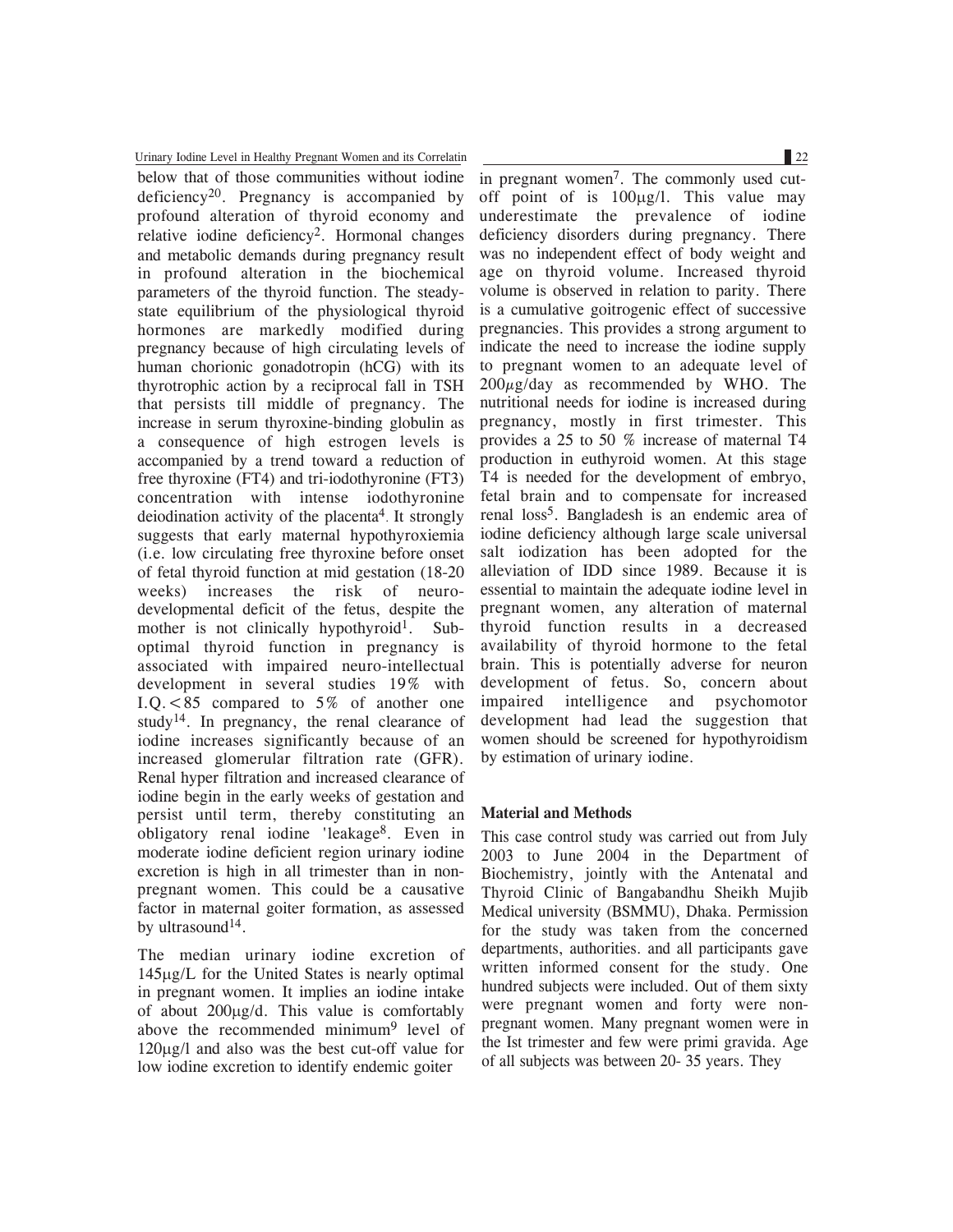#### 23 Bangladesh J Med Biochem 2015; 8(1) PR Shaha, R Maleque, S Biswas et al

were apparently healthy and clinically euthyroid. Pregnant women of Ist trimester and primi gravid were diagnosed by history of amenorhorea, The Pregnancy test was urinary hCG and they were confirmed by ultrasonography. Non- pregnant women were excluded by the history. The gestational age was confirmed by Ultraso nography & date of last menstruation period (L.M.P.). Clinically euthyroid cases were diagnosed by no palpable or visible neck swelling, no change of voice, no history of heat or cold intolerance. Any other diseases like diabetes mellitus, ischemic heart disease, liver diseases and /or renal diseases, subjects taking the drugs, which can influence the thyroid hormone concentration were excluded. Base line demographic data were collected. Blood samples were collected and were centrifuged at 2500 rpm after clot have been formed and retracted for estimation of serum TSH & Free thyroxine (FT4). Random urine samples were collected in a dry, clean and fresh glass container free from any chemical contamination for the estimation of urinary iodine. The urinary iodine was estimated by Spectrophotometer after digestion with acid in heating block (Fisher scientific company $)^{20}$ .

Thyroid Stimulating hormone (TSH) and free thyroxine (FT4) were measured by ASYM (Abbott -USA) by applying Micro particle Enzyme Immune Assay (MEIA) principle. The values were presented Mean±SE. Student's't' test & Pearson's correlation coefficient test ('r'test) were done to see the level of significance and correlation between different parameters respectively. The significant test was done at 95% confidence level. P value of  $\leq 0.05$  was considered as level of significance. The level of significance for median values of urinary iodine concentration was done by Mann-Whitney U test.

#### **Result**

A total of 100 subjects were selected. They were divided in two groups. Those who are non-pregnant as Group-I and who are pregnant (1st trimester Prime gravida) as Group-II. Samples were collected during gestational period ranging from 8- 12 weeks. Results are expressed as  $Mean \pm SE$ .

Age and body weight distribution of the groups are depicted in table I. Groups were similar in terms of age and body weight with no statistical difference, p>0.05 Table II shows Urinary iodine concentration and serum TSH & FT4 of the subjects. Mann-Whitney U test was done, as urinary iodine concentration does not follow normal distribution (Gaussian distribution). Urinary iodine concentration was significantly increased in pregnancy in comparison to nonpregnant control group  $(p<0.05)$ . TSH and FT4 was significantly reduced in pregnant women than those in the control group  $(p \le 0.01)$ . There was a significant negative correlation of urinary iodine with serum TSH level in both groups and a significant positive correlation was found between urinary iodine and serum FT4 in both groups. Regarding percentage of population distributed, it was seen that urinary iodine (UI) level was  $401-450\mu\text{g}/l$  and  $451-500\mu\text{g}/l$ in 35% and 36.6% of population respectively in pregnancy.  $401-450\mu g/l$  and  $451-500 \mu g/l$  in  $40\%$ and 12.5% of population in control group. None of them had UI level  $\langle 200 \mu g/L \rangle$  (Tab V & VI)

**Table I:** Age & body weight of subjects.

| Parameters -- non pregnant women - pregnant women p-value<br>$n=40$<br>n=60 |                                |                  |          |
|-----------------------------------------------------------------------------|--------------------------------|------------------|----------|
| Age $(yrs)$<br>$mean \pm SE$                                                | $25.20 \pm 0.60$               | $25.03 \pm 0.48$ | p > 0.05 |
| Weight (kg)                                                                 | mean $\pm$ SE 51.98 $\pm$ 0.77 | $51.88 \pm 0.63$ | p > 0.05 |

**Table II:** urinary iodine concentration and Serum TSH & FT4 levels of subjects.

|                                  | Parameters - - non pregnant<br>women<br>$(n=40)$ | pregnant<br>women<br>$(n=60)$         | p value  |
|----------------------------------|--------------------------------------------------|---------------------------------------|----------|
| Median<br>U                      | 412.50                                           | 438.13                                | p > 0.05 |
| level $(\mu g/L)$                |                                                  | $(240.00 - 473.75) (240.50 - 490.00)$ |          |
| TSH mIU/L<br>(mean $\pm$ SE      | $1.97 \pm 0.18$                                  | $1.29 \pm 0.15$                       | p < 0.01 |
| $FT_4$ pmol/L<br>$mean \pm SE$ ) | $16.30 \pm 0.419$                                | $1.29 \pm 0.15$                       | p < 0.01 |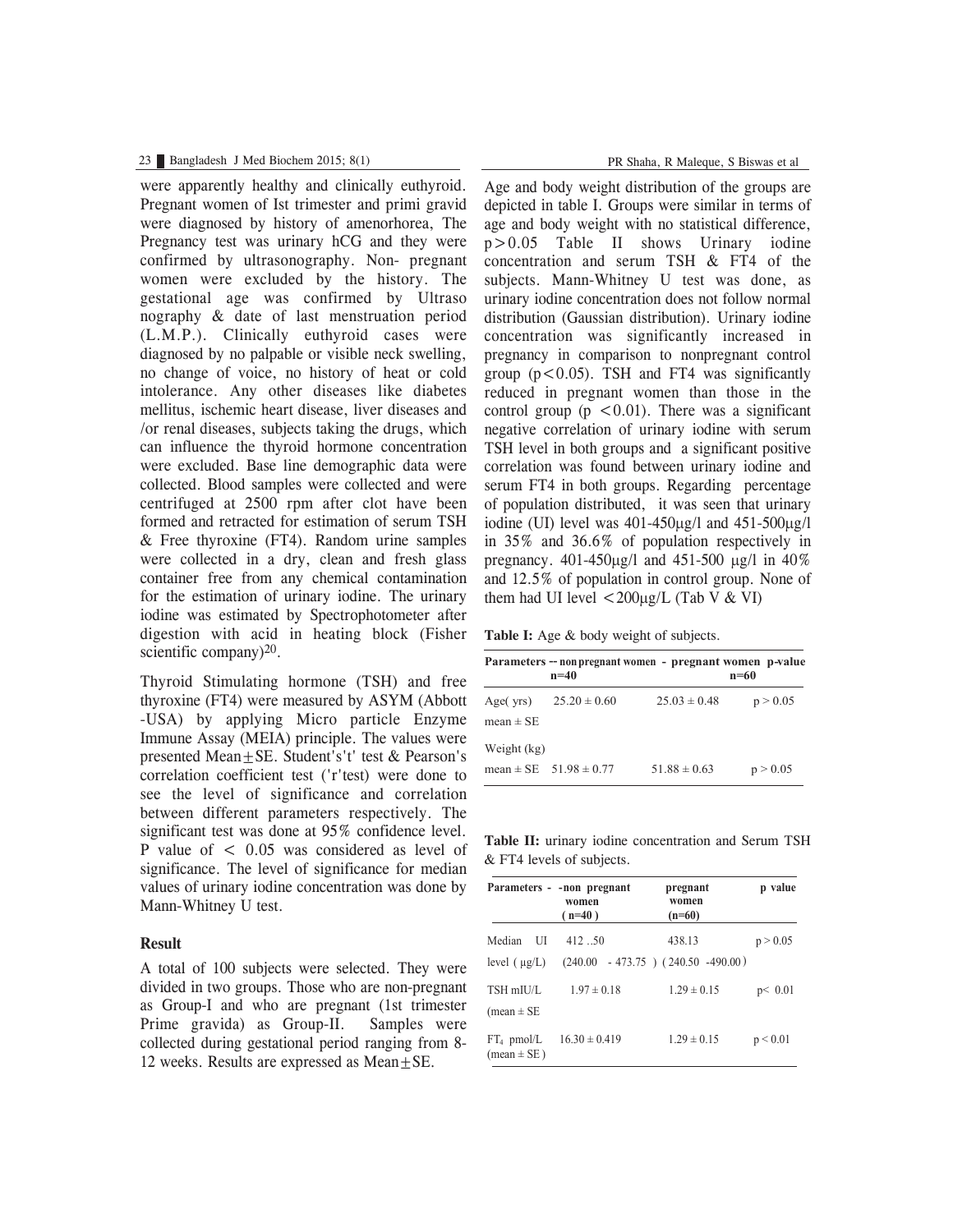Urinary Iodine Level in Healthy Pregnant Women and its Correlatin 24

| $(01)$ concentration. $\alpha$ is the $01$ two groups. |           |                     |                            |          |
|--------------------------------------------------------|-----------|---------------------|----------------------------|----------|
| Group Median UI                                        | $\mu$ g/L | <b>TSH</b><br>mIU/L | correlation<br>coefficient | 'p'value |
|                                                        |           | $mean \pm SE$       | ' r' value                 |          |
| $Gr-I$                                                 |           |                     |                            |          |
| $(n = 40)$                                             | 412.50    | $1.97 \pm 0.18$     | $-0.791$                   | p < 0.01 |
| $Gr-II$<br>$(n = 60)$                                  | 438.13    | $1.29 \pm 0.15$     | $-0.90$                    | p < 0.01 |

**Tab III:** Correlation between urinary iodine

(UI) concentration.  $\&$  TSH of two groups.

**Tab IV:** Correlation between urinary iodine (UI) concentration. & FT4 of two groups.

|         | Group Median UI<br>$\mu$ g/L | $FT_4$<br>pmol/L<br>$(\text{mean} \pm \text{SE})$ $\cdot$ r' value | correlation<br>coefficient | <i>'</i> P'value |
|---------|------------------------------|--------------------------------------------------------------------|----------------------------|------------------|
| $Gr-I$  | $(n = 40)$ 412.50            | $16.30 \pm 0.41$                                                   | 0.315                      | p < 0.01         |
| $Gr-II$ | $(n = 60)$ 438.13            | $14.51 \pm 0.41$                                                   | 0.452                      | p < 0.01         |

**Table V:** Frequency and percentage of pregnant women distributed according to urinary iodine level

| U I level<br>$\mu$ g/L | Frequency | Percent (%) |
|------------------------|-----------|-------------|
| $<$ 200                | 0         | $\theta$    |
| $201 - 250$            | 1         | 1.7         |
| $251 - 300$            | $\theta$  | $\theta$    |
| $301 - 350$            | 4         | 6.66        |
| $351 - 400$            | 12        | 20          |
| $401 - 450$            | 21        | 35          |
| $451 - 500$            | 22        | 36.66       |
| Total                  | 60        | 100         |

**TableVI:** Frequency and percentage of Non- pregnant women distributed according to UI level.

| U I level<br>$\mu g/L$ | Frequency | Percent $(\%)$ |
|------------------------|-----------|----------------|
| $<$ 200                | 0         | 0              |
| $201 - 250$            | 2         | 5              |
| $251 - 300$            | 1         | 2.5            |
| $301 - 350$            | 2         | 5              |
| $351 - 400$            | 14        | 35             |
| $401 - 450$            | 16        | 40             |
| $451 - 500$            | 5         | 12.5           |
| Total                  | 40        | 100            |

## **Discussion**

The effect of pregnancy on maternal thyroid economy and also on fetus have been widely studied<sup>5</sup>. As the majority of ingested iodine is excreted in the urine, the measurement of urinary iodine excretion provides an accurate approximation of dietary iodine intake20. Maternal iodine deficiency leading to fetal hypothyroidism results in cretinism characterized by severe mental retardation $10$ . The aim of the present study was to find out body iodine status, serum TSH and FT4 level and the correlation of urinary iodine level with thyroid parameters during pregnancy.

This study revealed that the median urinary iodine level was highly increased above the recommended normal level in both groups and significantly increased in pregnancy than that innonpregnant women. Serum TSH & FT4 concentration were decreased significantly in pregnancy in comparison to the control group. There is increased renal loss of iodine in pregnancy and it was also noted in the present study that maternal urinary iodine excretion is increased in gestation. This is due to increased GFR (glomerular filtration rate) and increased renal clearance of iodine during pregnancy13.

Different studies also showed that the urinary iodine level was significantly increased in pregnant women than that in non-pregnant women $^{2,17}$ .

In this study, it was observed that mean serum FT4 level was significantly decreased in pregnant women than that in control group but remains within normal range. This is probably due to rise of total T4 resulting from the increase in thyroxine binding globulin (TBG) levels under the influence of elevated estrogen concentration in first trimester. However, these changes are very small so that in most pregnant women serum free T4 concentration remains within the normal range as in non-pregnant women.The findings of our study were consistent with the observations reported by different groups. Studies in iodine deficiency areas like Sudan had similar findings like ours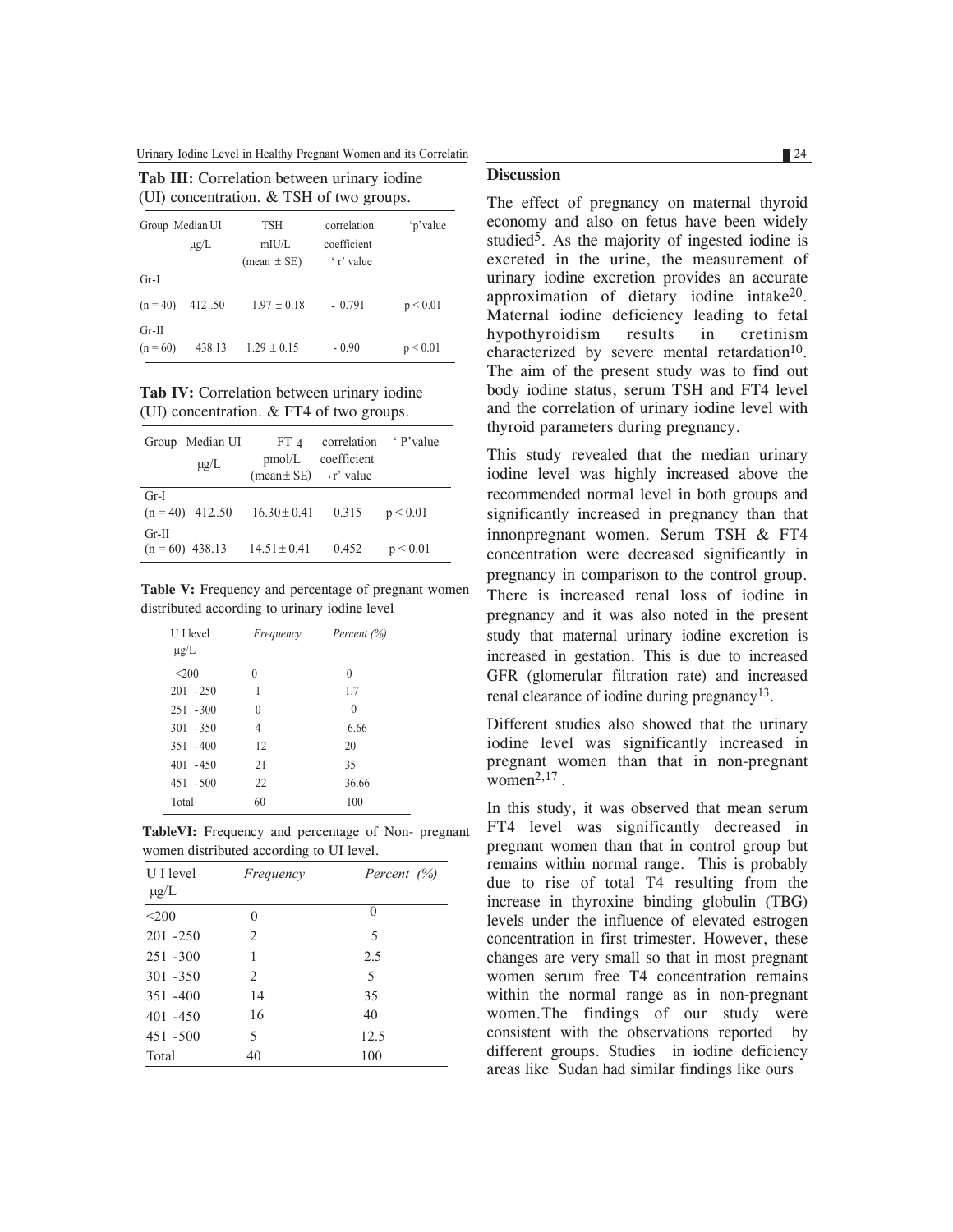#### 25 Bangladesh J Med Biochem 2015; 8(1) PR Shaha, R Maleque, S Biswas et al

but studies in Sweden which is not iodine deficient contradict our results<sup>5,12,11</sup>. It was demonstrated that there was progressive decrease of serum FT4 level in deficient areas, whereas, FT4 level remains within normal limit in iodine sufficient area. The mean serum TSH concentration was significantly reduced in pregnancy. The finding of our study is consistent with the observations reported by others<sup>13</sup>.

The low serum TSH level during first trimester is probably due to production of hCG which begins during the first week after fertilization and has highest level near the end of the first trimester. A high hCG level in first trimester leads to hCG cross reactivity with the TSH receptor, which inturn decreases serum thyrotropin concentration during first trimester<sup>5</sup>. Someone reported that, there was no significant difference in serum TSH and FT4 level in pregnancy when compared to that in the control group, both of them decreased in pregnancy than that in non-pregnant women and remains within normal limit<sup>3</sup>. In our study, we observed a significant decrease of TSH and FT4 level in pregnancy as compared to non-pregnant control (p  $<$  0.01) but in both cases the levels were within normal range. This difference is probably due to fluctuation of TSH and FT4 level, depends on the estrogen and hCG which varies from person to person15.

There was a significant negative correlation between urinary iodine and serum TSH level and a positive correlation between urinary iodine and serum FT4 level in both the groups. This correlation was similar to that noted by others<sup>6</sup>.

Regarding the percentage of population distribution according to the urinary iodine level, the urinary iodine concentration lies in between  $451-500\mu$ g/L in 36.6% in pregnant population whereas it is only 12.5% in non-pregnant control group. None of the subjects had a urinary level  $\langle 200 \mu$ g/L, most of the population in both the groups had urinary iodine level above  $350\mu g/L$ . About  $10\%$  of the study group had urinary iodine excretion within normal range (100 -  $300\mu$ g/L) and 90% had above normal

range.

In this study there was a significant difference of thyroid parameters (TSH, FT4) between pregnant and non-pregnant women. Urinary iodine level was highly increased in both the groups and it was significantly increased in pregnancy. On the basis of the above description, it can be assumed that pregnancy has an important influence on thyroid function and urinary iodine level. So, pregnant women need to be screened for iodine deficiency by estimation of urinary iodine, as it is not influenced by hCG & estrogen levels. This awareness will subsequently help to give adequate attention to iodine deficiency in an attempt to reduce the risk of neuro-developmental defect of the fetus.

#### **Reference**

- 1. Autric RL, Auso E, Velasco JVG, Arufe MC, Escobar del R, Berbel P et al. 'Early maternal hypothyroxinemia alters histogenesis and cerebral cortex cytoarchitecture of the progeny'. **J ClinInvest** 2003; 111(7): 1073-1082
- 2. Azizi F, Aminorroya A, Hedayati M, Rezvanian H, Amini M & Mirmiran P. 'Urinary iodine excretion of pregnant women residing in areas with adequate iodine intake'. **Public Health Nutr** 2003;6(1) : 95-8.
- 3. Begum K. 'Study of Thyroid Hormone status in early normal pregnancy', M.D thesis, Bangabandhu Sheikh Mujib Medical University, Dhaka. 2002.
- 4. Burrow GN .'Thyroid status in normal pregnancy **J clin Endocrinol Metabol** 1990;71: 274 -275.
- 5. Burrow G N, Fisher D A & Larsen P R. ' Maternal and fetal thyroid function'. **N Eng J Med** 1994;331: 1072-1078.
- 6. Caron P, Hoff M, Bazzi S, Durof A, Faure G, Ghandour I. et al. Urinary iodine excretion during normal pregnancy in healthy women living in the south west of France: Correlation with maternal thyroid parameters'. **Thyroid** 1997;7(5): 749-54.
- 7. Castaneda R, Lechuga D, Ramos R I, Magos C, Orozco M & Martinez H. Endemic goiter in pregnant women: Utility of the simplified classification of thyroid size by palpation and urinary iodine as screening tests'. B J O G 2002; 109(12) : 1366-72.